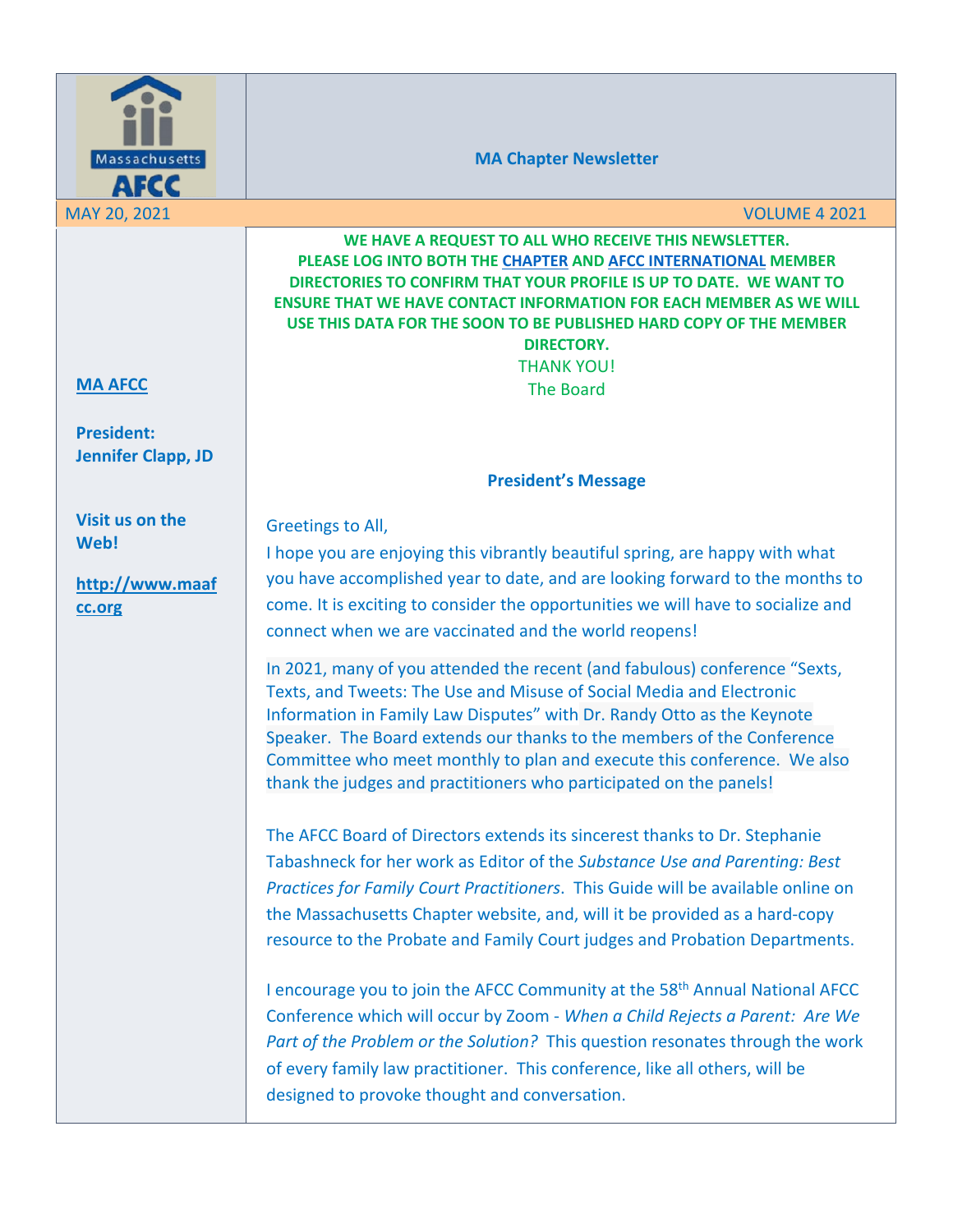Our board meetings are open to all members and are held monthly at 5:30 pm by Zoom, which makes participation even easier!! Members who are not appointed to the Board of Directors can join Committees and assist with the planning of events, writing the newsletter, and the operation of the Chapter. Our final meeting for the 2020/2021 year is on June 3, 2021. Next year's meetings will resume on the 14<sup>th</sup> of September and will follow this schedule: October 5, 2021; November 2, 2021; December 7, 2021; January 5, 2022; February 1, 2022; March 1, 2022; April 5, 2022; May 3, 2022; June 7, 2022. If you cannot attend in person, please feel free to forward questions, suggestions and topics of importance by email to the Chapter Administrator at: admin@maafcc.org.

On September 1, 2021, my term as president officially comes to a close and Kelly Flynn Zawistowski assumes the role of president. For those of you who have not had the opportunity to meet Kelly, she is an Assistant Judicial Case Manager at the Hampden Division of the Probate and Family Court. In addition to her energy and excitement, Kelly brings insights from her days in private practice and the perspective of an involved member of the judiciary. The Board and the Massachusetts Chapter will be in very capable hands!! On a personal note, there is nothing I have enjoyed more about my AFCC membership than the opportunity to meet other lawyers, mental health practitioners, and Court staff who share my commitment to compassionately assisting families in conflict, and to improving court practices and procedures in a family-focused way. The individuals I've met are valuable resources for second opinions and consults, and many have become good friends who encourage me in the practice. I encourage you to become more involved in our community!

My kindest regards,

Jennifer Clapp

#### **Welcome New Members!**

Carla Smith Picariello, Jessica Doucette, JD, Maria Duggan, LICSW, Abbe Hershberg, JD, Robert Langlois, (Hon., Retired), Julie Murphy, JD, Gwenn O'Keefe, JD, MD, Ronald Fredey, Christine Axbey, Mary Klaes, Bruce Lord, Kristen Menard, JD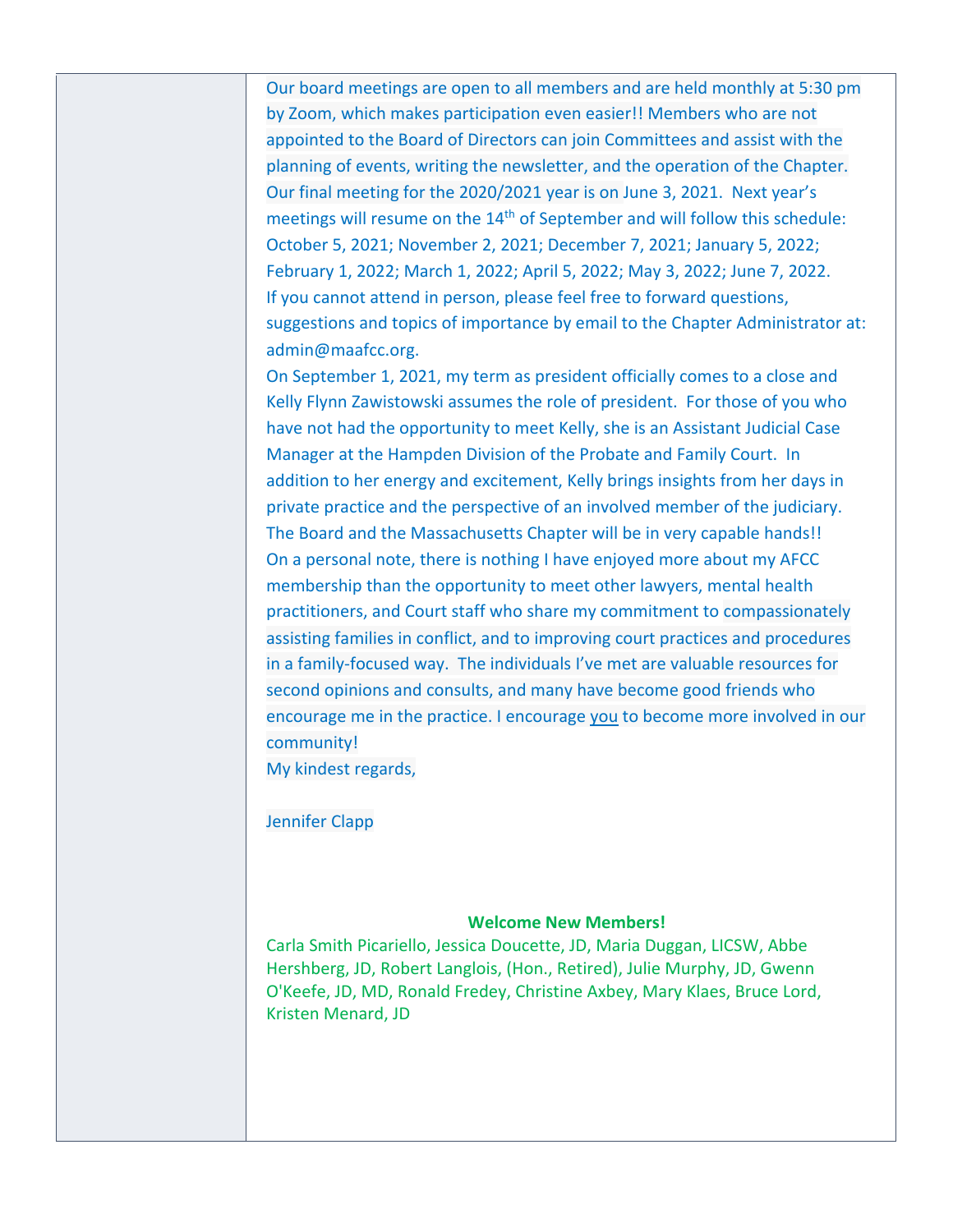# **Member Spotlight Spotlight on Josh Hoch**

Josh Hoch: mediator, mensch, jokester, mentor, soccer referee…

Soccer referee? Let's back up.

# *Josh's Path to Mediation*

Unlike most of us who started our careers after law school, social work school, or other such pursuits, Josh's entry point to mediation started in college. As an undergraduate at UMass Amherst Josh was driven to find a way to help people. During a legal studies class he learned there was a process that empowered people to resolve their own disputes, and from that point onward he was hooked on mediation.

Josh become a mediator in 1996. He read every book he could get his hands on, volunteered, and sought out mentors. He even found a way to mediate cases while still in college. His first job out of college in the field was with the Academy of Family Mediators (AFM), an organization which is now part of the Association of Conflict Resolution (ACR). As the organization's secretary, Josh negotiated a half day off each week so he could volunteer as a mediator in the local courts; this he says, was his favorite part of the week.

Enter Josh Hoch, soccer referee. After AFM merged with ACR he was laid off. Josh used the lay-off as an opportunity to mediate pro bono court cases every morning. During his afternoons and evenings, Josh refereed high school and college soccer games to pay his bills—a neutral on and off the field.

Through networking, Josh joined Mediation Works Inc (MWI). His role with MWI has evolved over the years, and Josh now serves as Director of Mediation Services. He is a **mediator** specializing in facilitative interest-based divorce mediation. He is a **trainer and mentor** for mediators eager to learn divorce mediation and dispute resolution skills. And, as the **director,** he oversees MWI's mediation and arbitration services for family and divorce, workplace, real estate, construction, personal injury, and consumer automotive disputes. Currently, his favorite role is facilitating the 4-day Advanced Dispute Resolution workshops for the Massachusetts Probate and Family Court Probation Department. This year, Josh celebrates his 20-year anniversary with MWI.

# *Josh's Impact*

Josh has touched the careers and lives of everyone reading this spotlight even if you don't know it yet! In his early days with the AFCC, eager to contribute, Josh was reflecting on a board meeting about building a website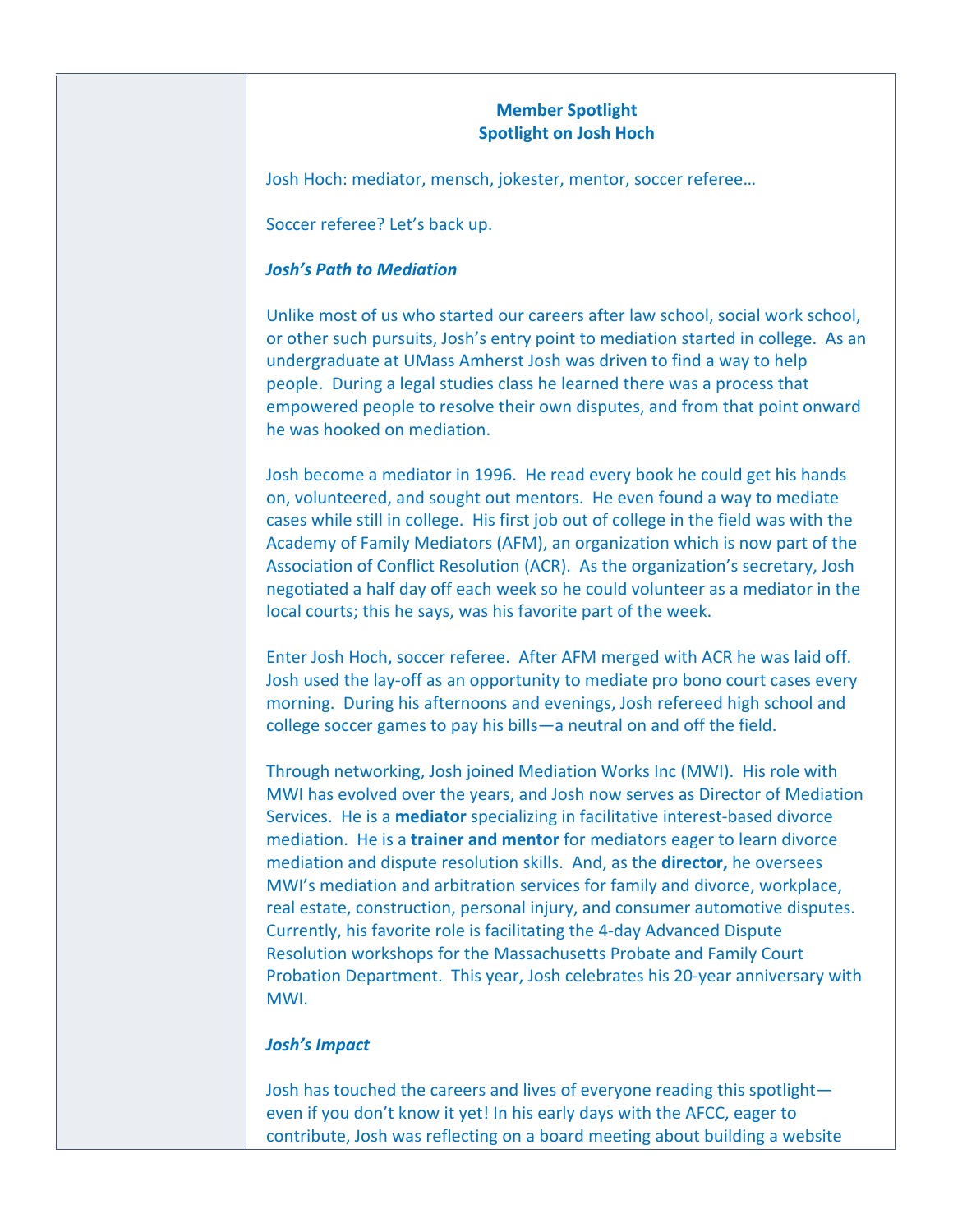and during his drive home said to himself, "I could probably build a website." And, he was right. Josh went on to rebuild the AFCC website and has continued to run the website, the listserv, and the directory since. He handles all of the technical aspects of chapter elections, scholarships, and conference registrations. Josh is proud of his work with MA-AFCC and grateful for all he has met and learned over the years.

Josh's impact on the mediation field extends beyond his work with MA-AFCC. He has trained hundreds of divorce mediators, provided 1:1 mentorship, and continues to offer enriching professional development to mediators through his roundtable series. He has expressed particular gratitude for the wonderfully meaningful relationships he has developed with colleagues across the state.

# *Why I am Writing this Profile of Josh*

Josh and my brother are tight friends and I've known him for years. As adults, a crew of us would camp each summer and Josh would talk incessantly about mediation. He *insisted* I pursue mediation training. After endless badgering, I bit the bullet and took MWI's 40-hour basic mediation training. Like Josh in his undergraduate legal studies class, I was hooked.

Josh is solely responsible for initiating my mediation career. I participated in Josh's mentoring program—first observing, then co-mediating, and then solo mediating with his support. We collaborated on facilitating Family Communication Workshops from 2001 to 2005, while I was still working fulltime running a residential treatment program. Josh has gone out of his way, like he has with so many in our community, to foster my professional growth and encourage me every step of my mediation path. The fact that I am now one of MWI's advanced divorce mediation trainers is because he trained me so well! Even though I have been mediating full-time for many years now, I still turn to Josh for mentorship. Just last week I called him to talk about a particularly challenging case. I ended the call with wonderful tips that reenergized my work with this family.

And if you've worked with Josh, you know he's a practical joker! Anytime we are at a conference together or presenting, I get an email or text from my Dad asking how the presentation went…even though I had not told him about the event. How did he know? Mr. Hoch finds a way to sneak a photo of me and send it off to him—every time!

The story of my path to mediation is not unique. Josh is the mensch of Massachusetts mediation! I trust many readers know this already. And to those few who don't yet know Josh, reach out and meet the man. He is truly one of a kind.

*When Josh isn't Mediating*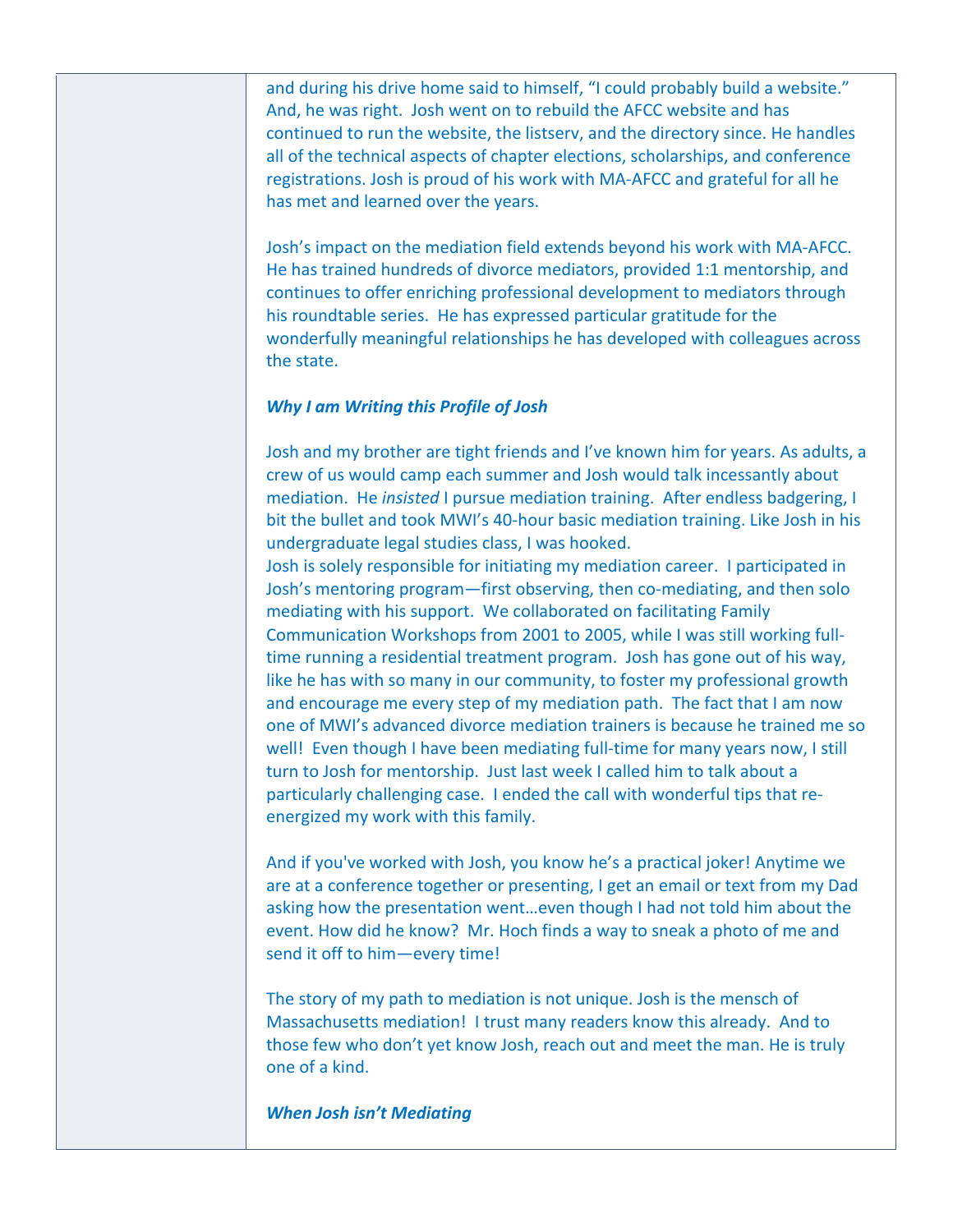Josh loves the outdoors. He enjoys spending time exploring nature with his wife Rachel (also a trained mediator!) and two kids, who are 9 and 11. He is an avid kayaker and supports efforts to protect local rivers and watersheds. Josh is actively involved in his local synagogue, is a former MAAFCC board member, and has provided free mediation and training to several congregants.

### *In Josh's Own Words*

*I am deeply appreciative of MA-AFCC. The organization has created wonderful opportunities for me to learn and network over the years. It has been a blessing to be surrounded by such talented people and I hope members find the same value of membership that I have. I hope the new email listserv will help people ask questions and get answers to help their work and cases.*

When asked what he thinks sets his style of mediation apart I was not surprised by his answer: *I believe we have to enjoy what we do and have fun while we do it. Mediation is serious and I take it seriously. Yet, I try to insert humor in many cases to provide levity, break the ice, and help parties feel comfortable.*

He has done the same for so many of us.

Congratulations on your 20-year MWI anniversary, Josh, and THANK YOU for all you've done and will continue to do for the MA-AFCC community.

~ Ben Stich

#### **Officers, Board Members, and Committee Chairs**

#### **Officers:**

Jennifer Clapp, President Kelly A. Flynn Zawistowski, President-Elect Patricia Brady, Immediate Past President Mira Levitt, Secretary Katherine Potter, Treasurer

Karen Cohen Colleen Cunnally Premela Deck Alicia Doherty Jordana Douglas Lisa Gallagher Sara Johnson Mary Klaes Mira Levitt **Kathleen Michaud** Richard Novitch Tony Pelusi Ashton Pouliot **Ashton Pouliot Ashton Pouliot Ashton** *Joanne Romanow* Hon. David Sacks (Ret.) Vicki Shemin

#### **Board Members:**

Harry Somers Stephanie Tabashneck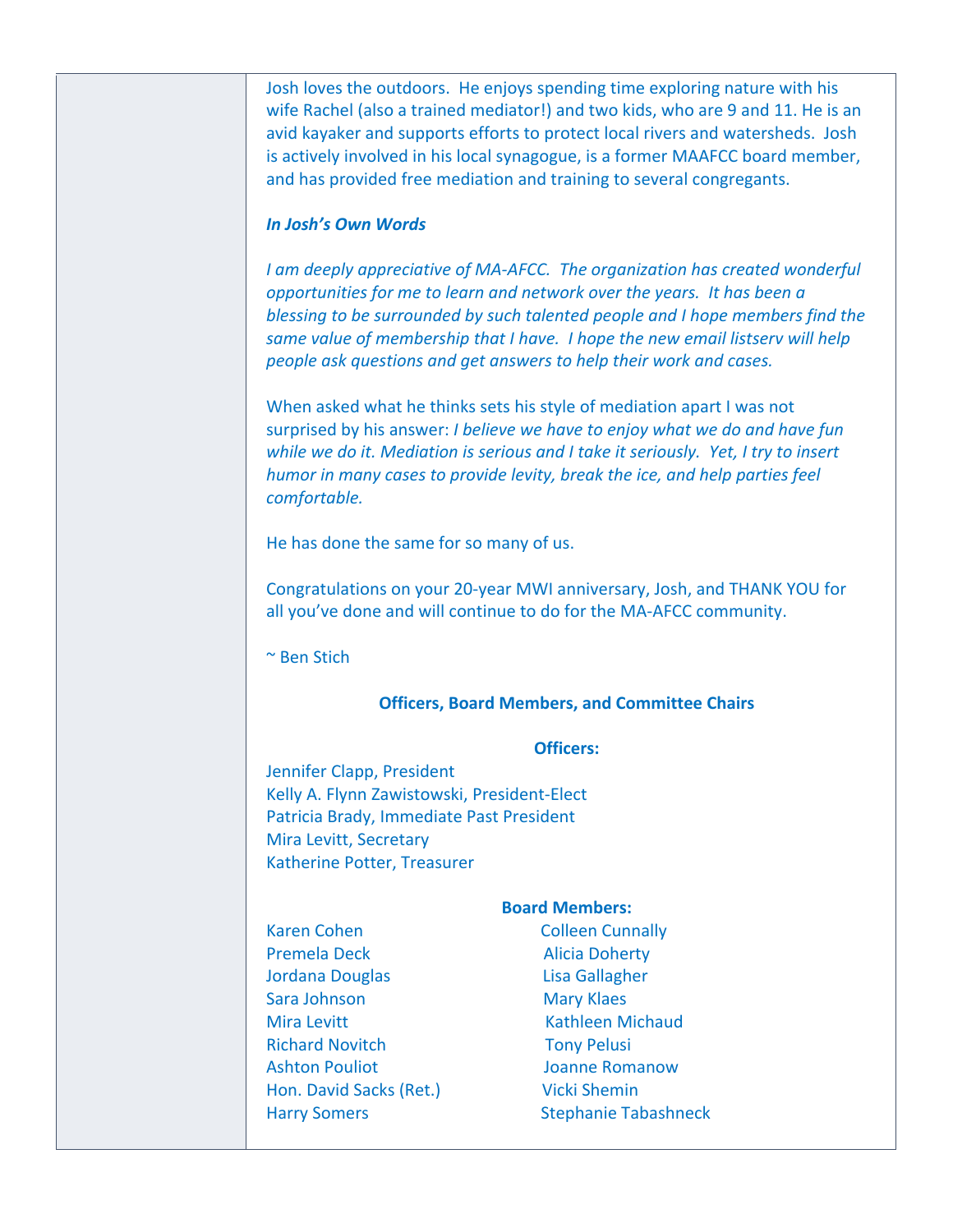| <b>Committees:</b>          |                                                                                  |
|-----------------------------|----------------------------------------------------------------------------------|
| MCLC / etc.)                | Alternative Dispute Resolution Liaison to "Sister" Organizations (MAGAL / MCFM / |
| <b>Joanne Romanow</b>       |                                                                                  |
|                             |                                                                                  |
| <b>Chapter Liaison</b>      |                                                                                  |
| <b>Joanne Romanow</b>       |                                                                                  |
|                             |                                                                                  |
| <b>Conference Committee</b> |                                                                                  |
| <b>Mira Levitt</b>          |                                                                                  |
| <b>Bob Zibbell</b>          |                                                                                  |
| <b>Jon Fields</b>           |                                                                                  |
| <b>Donna Feinberg</b>       |                                                                                  |
| <b>Lisa Gallagher</b>       |                                                                                  |
| <b>Leslie Greenberg</b>     |                                                                                  |
| Jessica Greenwald-O'Brien   |                                                                                  |
| <b>Alex Jones</b>           |                                                                                  |
| <b>David Medoff</b>         |                                                                                  |
| <b>Vicki Shemin</b>         |                                                                                  |
|                             |                                                                                  |
| Legislative                 |                                                                                  |
| <b>Jenny Clapp</b>          |                                                                                  |
|                             |                                                                                  |
| Membership:                 |                                                                                  |
| <b>Kate Potter</b>          |                                                                                  |
| Pat Brady                   |                                                                                  |
| <b>Kathleen Michaud</b>     |                                                                                  |
| <b>Colleen Cunnally</b>     |                                                                                  |
| <b>Jim Richards</b>         |                                                                                  |
| <b>Newsletter</b>           |                                                                                  |
| <b>Tony Pelusi</b>          |                                                                                  |
| <b>Jordana Douglas</b>      |                                                                                  |
| <b>Lisa Gallagher</b>       |                                                                                  |
| <b>Vicki Shemin</b>         |                                                                                  |
| Kelly Flynn Zawistowski     |                                                                                  |
|                             |                                                                                  |
| Roundtable                  |                                                                                  |
| <b>Ashton Pouliot</b>       |                                                                                  |
| <b>Premela Deck</b>         |                                                                                  |
| <b>Stephanie Tabashneck</b> |                                                                                  |
| <b>Jenny Clapp</b>          |                                                                                  |
| Sara Johnson                |                                                                                  |
| <b>Harry Somers</b>         |                                                                                  |
| <b>Alicia Doherty</b>       |                                                                                  |
| <b>Rich Novitch</b>         |                                                                                  |
|                             |                                                                                  |
| <b>Nominating</b>           |                                                                                  |
| Kelly Flynn Zawistowski     |                                                                                  |
| Pat Brady                   |                                                                                  |
| <b>Jenny Clapp</b>          |                                                                                  |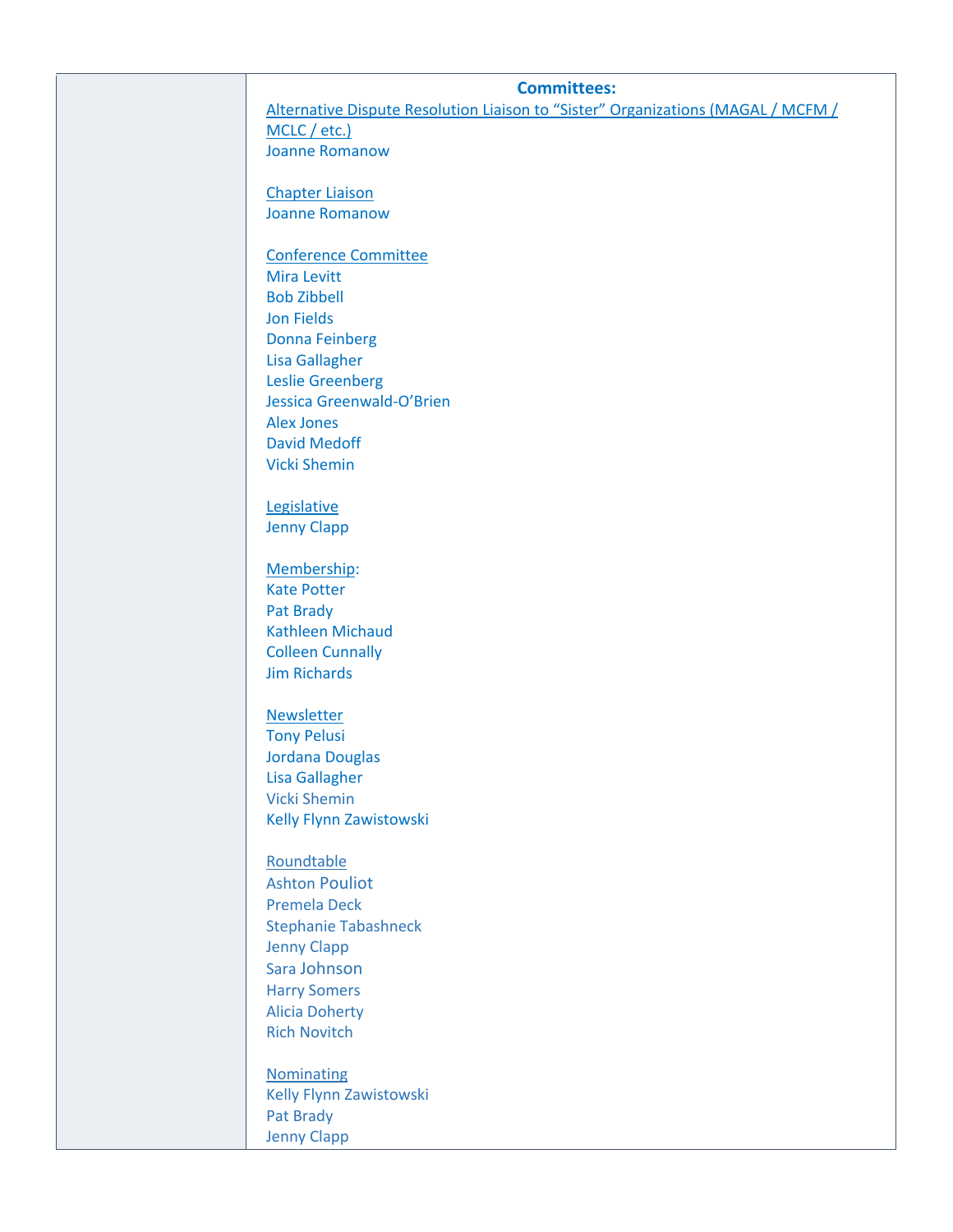**Scholarship** Kelly Flynn Zawistowski Jenny Clapp

Directory, List-serve, Website Josh Hoch

Liaison with Chief's Office Pat Brady

> Members, if you are interested in joining one of these committees, please email one of us to let us know. All are welcome!

### **Committee Reports**

### **Conference**

On Friday, April 30<sup>th</sup> over 125 people gathered on Zoom for our Annual Conference. We were treated to a comprehensive and informative overview of "Sexts, Texts, and Tweets: The Use and Misuse of Social Media and Electronic Information in Family Law Disputes by Keynote speaker: Randy Otto, PhD University of South Florida. Following Dr. Otto's presentation, a panel of practitioners representing the roles of GAL, PC, and trial counsel was moderated by Vicki Shemin. Thereafter, our president, Jenn Clapp, did a remarkable job soliciting the views and wisdom of three accomplished jurists.

The Conference closed with a brief business meeting and a member mingle. Be sure to mark your calendar and to attend next year's conference – honestly, they get better each year and should now be on every member's "not to miss" list. Fortunately, the entire program was recorded and will soon be available as a member benefit on our website!

#### **Things you might want to know:**

- The Massachusetts chapter of the Association of Family and Conciliation Courts is releasing a new book *Substance Use and Parenting: Best Practices for Family Court Practitioners,* edited by Stephanie Tabashneck Psy.D., Esq. This guidebook is available without charge due to the limited resources that exist on this topic and need for evidence-based information to support children and families affected by substance misuse. It is our hope that this publication is shared widely. The book will be available on June 1, 2021 at http://www.maafcc.org/
- Board Member Ashton Pouliot, a vigorous and respected family law practitioner in Hyannis, was recently appointed to serve as an AJCM in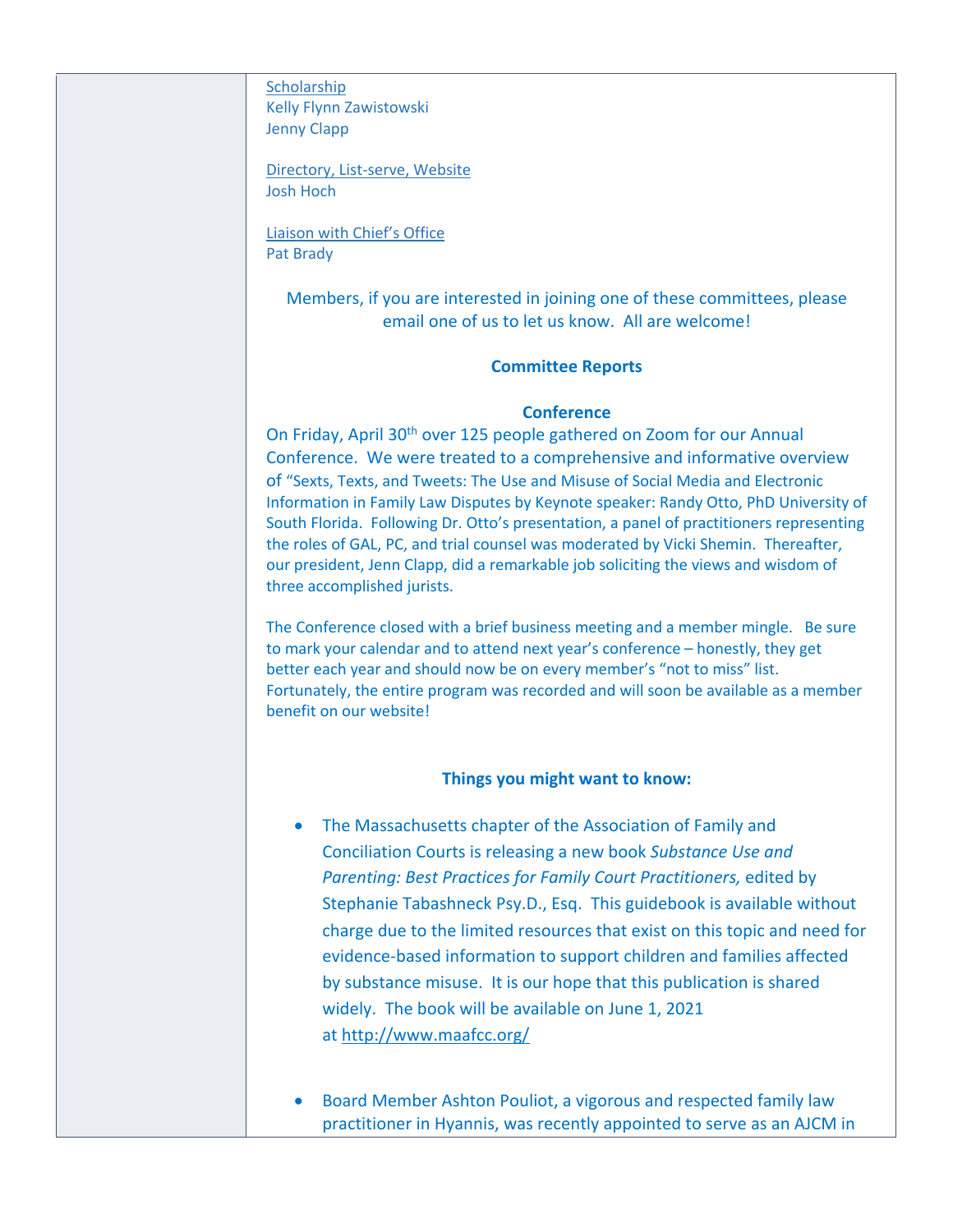the Barnstable Probate and Family Court. Congratulations Ashton, may you continue to serve the citizens of Barnstable County as you have so far!

### **Board Meetings and locations**

Our final meeting for the 2019/2020 year is on June 1, 2021. Next year's meetings will resume on the  $14<sup>th</sup>$  of September and will follow this schedule: October 5, 2021; November 9, 2021; December 7, 2021; January 4, 2022; February 1, 2022; March 1, 2022; April 5, 2022; May 3, 2022; June 7, 2022. If you cannot attend in person, please feel free to forward questions, suggestions and topics of importance by email to the Chapter Administrator at: admin@maafcc.org.

All members are welcome to attend and participate in discussions, however, voting privileges are reserved for board members only.

# **News from the Probate and Family Court Greetings from Chief Justice D. Casey**

News from the Probate and Family Court Greetings from Chief Justice John D. Casey Spring 2021

When I last wrote to you in January 2020, I don't think we could have imagined what the next 16 months would bring. Although we faced many challenges, even crises, we embraced the challenges as an opportunity – an opportunity to reflect, to innovate, and to improve. We truly learned what we can accomplish when we work together. We all learned new skills and found solutions that we might never have thought possible. We listened to each other, heard what people needed, and then did our best to respond. I am proud of all that we accomplished.

None of this could have happened without everyone pulling together. Thank you to all of the members of AFCC for helping guide parents through the difficult process of separation and divorce during a time when the Probate and Family Court could not meet everyone's needs in the way that we normally would. I thank you from me personally, and on behalf of all the people we serve.

I must also acknowledge the dedication of our judges, registers, and staff. I am grateful for how the Probate and Family Court pivoted and transformed from an in-person court to one that is predominantly remote. This change only happened because of countless number of people behind the scenes who worked tirelessly to adapt our processes, technology, and infrastructure to support a remote court experience. The Administrative Office of the Probate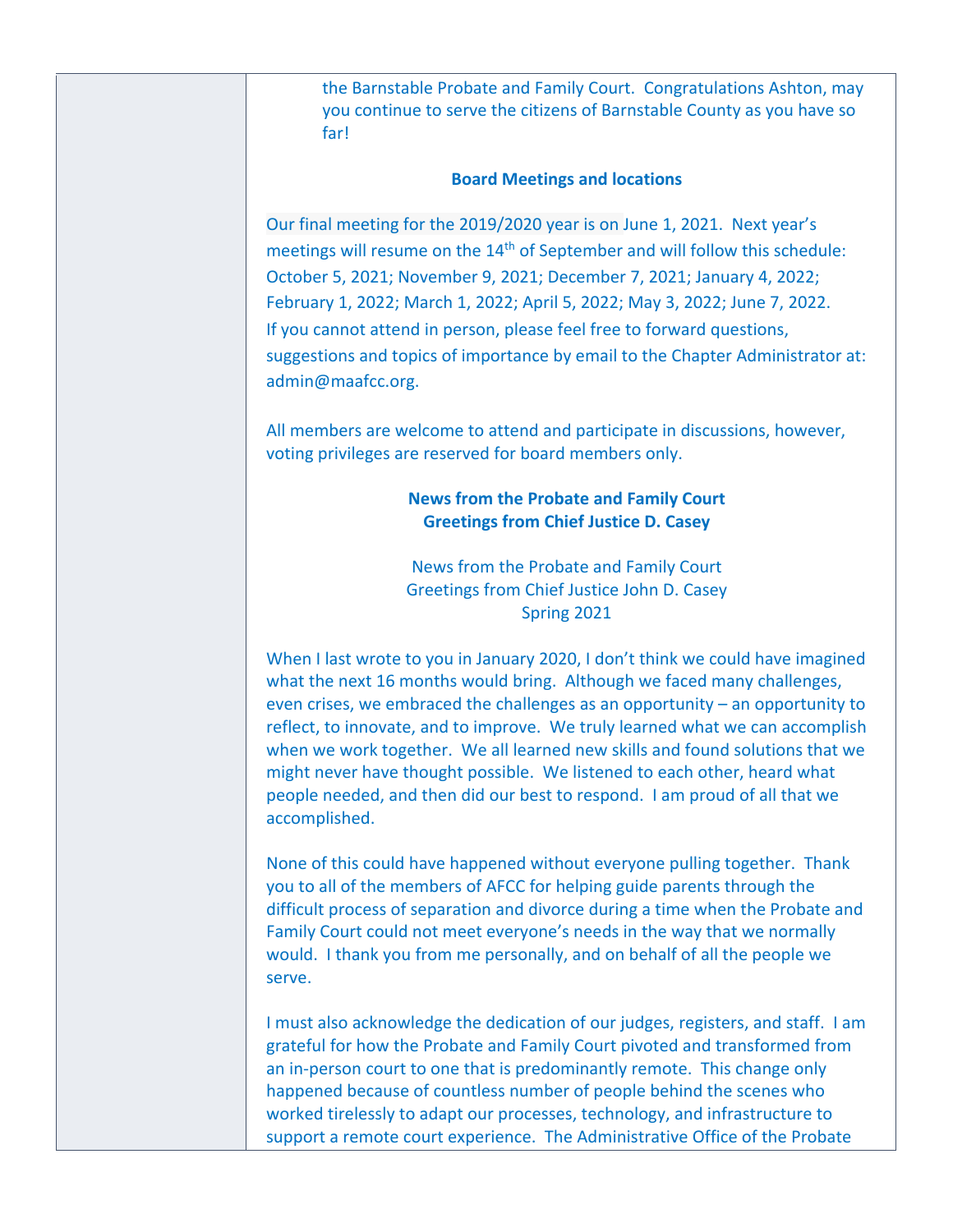and Family Court worked with the divisions and the Trial Court to get additional laptops, scanners, printers, and software. The Administrative Office has run trainings on many topics, including how to use Zoom and how to put an electronic signature on documents. One of the most helpful technological changes has been to how judges are able to access scanned documents in MassCourts. A new system has been created that allows judges to easily view multiple documents on their computer with a click of a button. Prior to this innovation, judges only had the ability to look at one document at a time, at a significantly slow pace, which resulted in many judges not utilizing MassCourts on the bench. Each request for assistance has been met with a "can do" attitude – even when the "ask" has been more than we could have imagined a year ago.

I am happy to report that the Probate and Family Court, and the Trial Court as a whole, are continuing to move toward being a system that can be run remotely. Last March, we immediately faced the challenge of how pleadings could be filed without coming into the courthouse. We had to consider and balance access to justice with the need to protect our staff and the public. We made certain actions/pleadings emergencies. Each division worked with the Probate and Family Court to create protocols that are available on mass.gov. We provided direction regarding who could email pleadings and in which situations. Perhaps most significantly, we expanded the ability to e-file. We continue to work internally, and with the Trial Court, to expand our e-filing capabilities, and to advance a comprehensive technological plan that includes Wi-Fi in courthouses and the necessary hardware and software to work 100% remotely. With these initiatives, our goal of being a true eCourt can be met.

There are two initiatives that arose from the Covid pandemic that I expect will continue to be a part of our court operations as we move to being a fullservice eCourt – virtual registries and virtual hearings. The first virtual registry "opened" in May 2020. As of December 2020, and continuing now, we have 10 virtual registries operating. Since the virtual registries started, the total average use has increased to approximately 700 visits per month. A total of 103,814 sessions have occurred, and 73,493 unique individuals have visited the virtual registries. I encourage you all to use the virtual registries. As the numbers show, these are being widely used and the feedback we have received from users and staff is overwhelmingly positive. With regard to virtual hearings, there is no doubt that we have come a long way with our capacity to hold virtual hearings and trials. Virtual hearings are benefiting everyone when scheduled efficiently. There are minimal waiting times for attorneys, childcare costs to attend hearings are reduced, and parents do not lose wages because of travel and court time. There are also health benefits for parents, attorneys, and court staff. Since virtual hearings began, 64,273 cases have had at least one event heard virtually.

I am grateful to have the opportunity to share these thoughts with you. My hope for the future of the Probate and Family Court is that we learn from our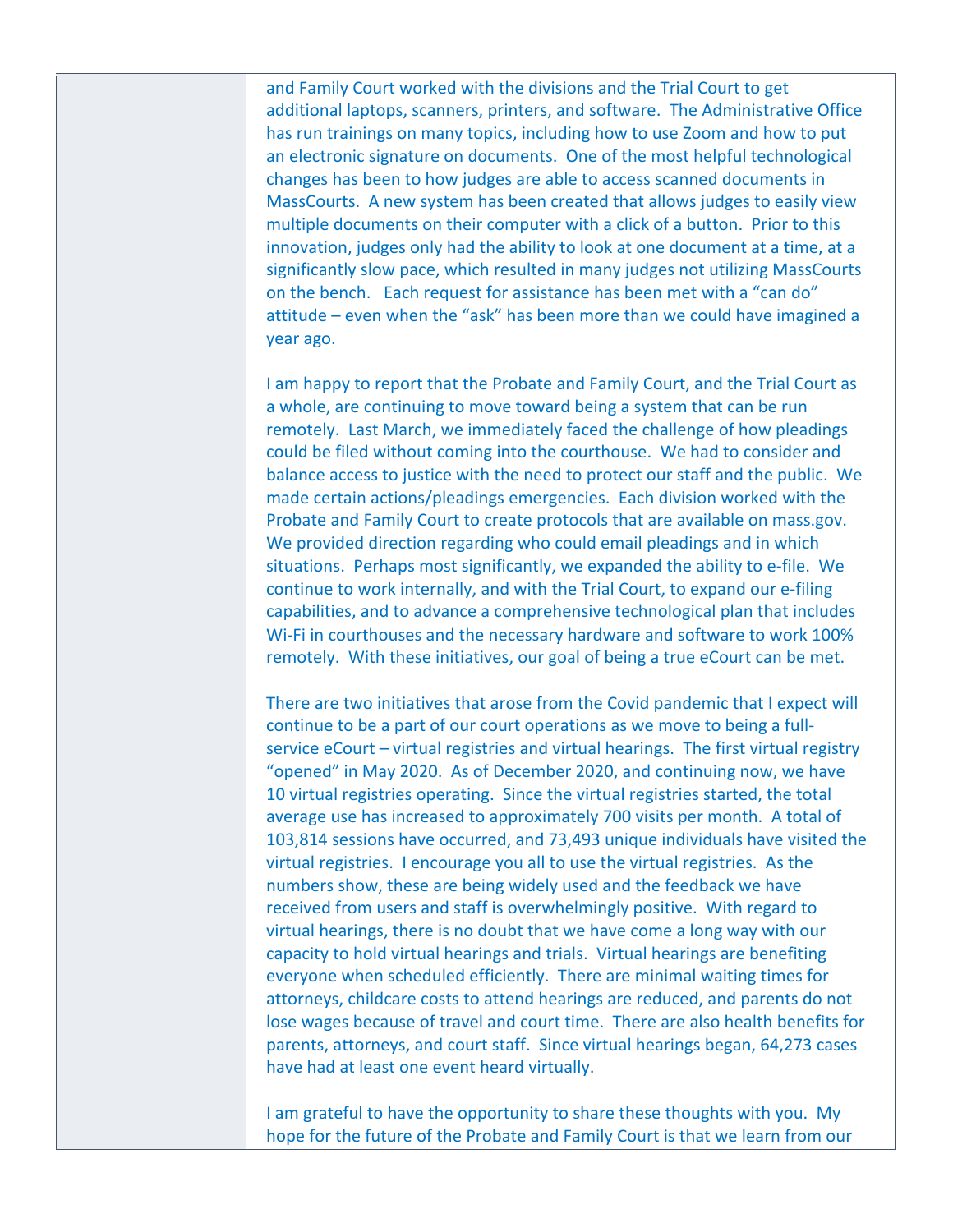experiences and keep the best of what has worked during this challenging time. To that end, I will be convening a working group to review which Covidrelated practices worked and should be incorporated into the Probate and Family Court going forward. We will continue to have open and honest dialogue about what is working and what is not. As always, I welcome your feedback, ideas, and continued partnership. I assure you that I will do my best to keep the common bond we have built – focusing on what is best for the Probate and Family Court and the people who use our court every day.

John Casey *Chief Justice Probate and Family Court Department*

#### **Mentor Opportunities**

If you are new to the practice, and/or our association and would like to develop a mentor/mentee relationship with a more experienced member who is willing to share their wisdom let us know. We welcome the opportunity to play matchmaker! Please let Tony Pelusi know of your interest either way.

# **PC & GAL Update**

All members of MA-AFCC who subscribe to the chapter List-serve received a copy of the **Parenting Coordination Bench Card** [cocreated by Denise Fitzgerald, Manager of Legal Research Services, Kelly Zawistowski Assistant Judicial Case Manager, Hampden, Vicki Shemin and Tony Pelusi] which outlines the appointment requirements as set forth in Standing Order  $1 - 17$ . If you need a copy, check the list-serve archives.

In October the Chief's office published revised Category E, F, and V Training Requirements. Information on all Fee Generating Appointments is available here.

Gerry Lewis, on behalf of our sister organization, MAGAL, hosts weekly virtual gatherings of GALs on Wednesdays from noon to 1 pm. Log in credentials are shared via the MAGAL list-serve.

Similarly, MAAFCC & MAGAL cosponsor a biweekly PC Consultation Group. We meet every other Friday from  $1 - 2$  pm. Click here for Log in credentials which are also available on the MA-AFCC List serve.

Both gatherings are limited to members as a benefit**.**

**List Serve**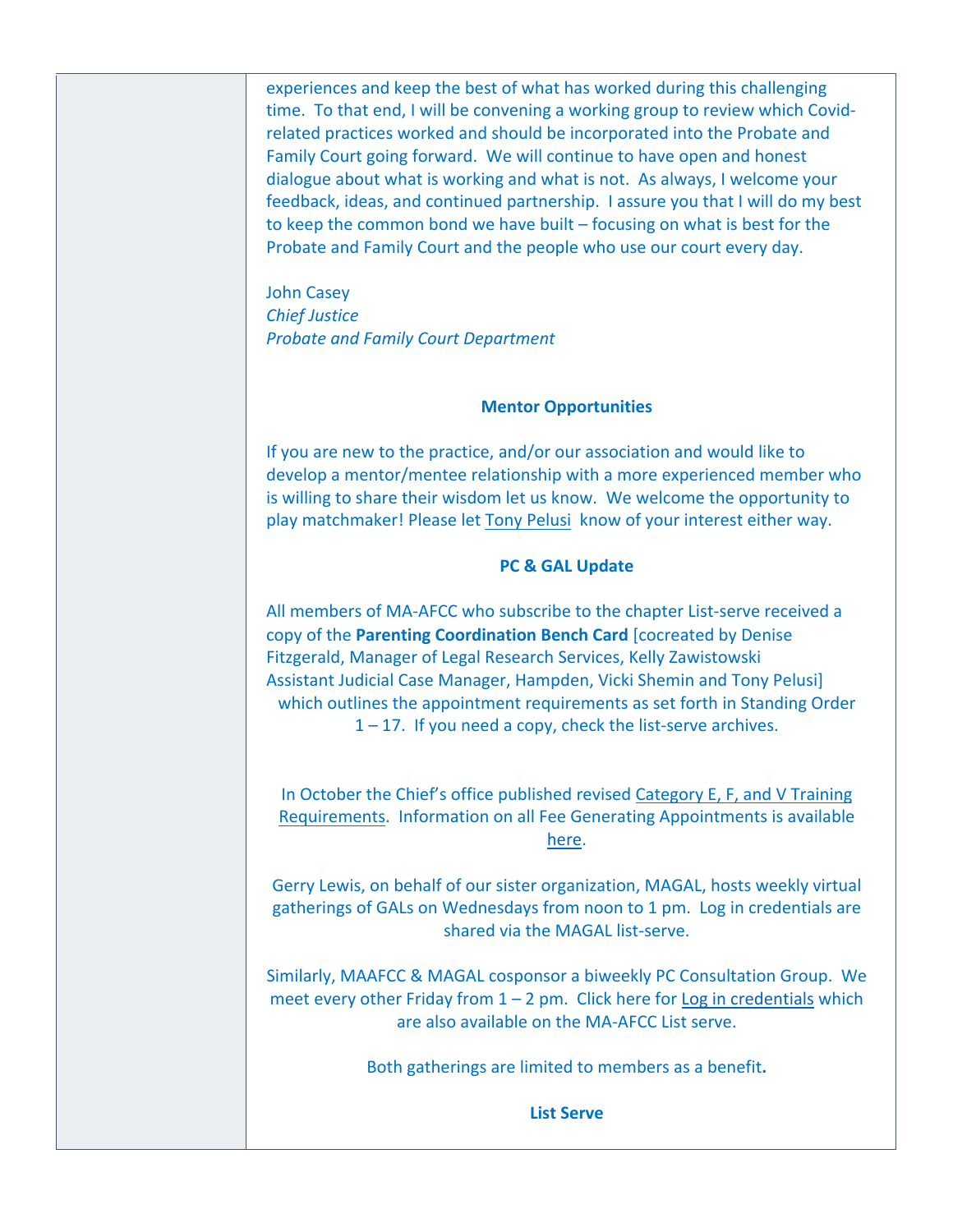| Goodbye YAHOO, Hello mail-list.com!                                                                                                                                                                                                                                                                                                                                                                                                                                              |  |
|----------------------------------------------------------------------------------------------------------------------------------------------------------------------------------------------------------------------------------------------------------------------------------------------------------------------------------------------------------------------------------------------------------------------------------------------------------------------------------|--|
|                                                                                                                                                                                                                                                                                                                                                                                                                                                                                  |  |
| So, you might have noticed that we have established a secure list serve as<br>another member benefit. The email address for all active members, as of<br>1/1/21, were provided access. Each member has the option to limit messages<br>to daily digest if desired. If you are interested in joining this list-serve please<br>email Josh Hoch at MA-AFCC-Email-List@mail-list.com. As soon as active<br>chapter membership is confirmed they will be included on the list-serve. |  |
| Got one of those nettlesome questions that you'd like a quick answer<br>to? Need a case reference or a pointer to the most recent research? Want a<br>template for a motion or pleading? Need an expert? Here is the place to ask<br>your trusted colleagues.                                                                                                                                                                                                                    |  |
| There is no need for anyone in our community to re-create the wheel or<br>struggle alone. When you join MA AFCC, you become a member of an<br>association of like-minded skilled professionals who value sharing with and<br>supporting others. Our list-serve is a great place to connect with and draw<br>upon the collective wisdom of our membership.                                                                                                                        |  |
| <b>Online and Printed Membership Directory</b>                                                                                                                                                                                                                                                                                                                                                                                                                                   |  |
| In addition to the On-line Directory we are in the process of preparing a<br>printed membership Directory which will be shared with all judges of the<br>Probate and Family Court.                                                                                                                                                                                                                                                                                               |  |
| All MA AFCC members are responsible for the maintaining the accuracy of<br>their listing and each is invited to log in to establish and/or updated their own<br>profile.<br>The information in the online directory will be used in the                                                                                                                                                                                                                                          |  |
| printed directory, so you will be well served to attend<br><u>promptly to this simple request by clicking on this link.</u><br>This is a great way for you to establish yourself as a competent professional in<br>the eyes of the court, your peers, and the public (you can even add a link to<br>your own website!) It is also an effective and efficient way to find and connect<br>with subject matter experts across the state.                                            |  |
| Check it out today: http://directory.maafcc.org/join                                                                                                                                                                                                                                                                                                                                                                                                                             |  |
| <b>News from the National</b><br>The AFCC 58th Annual Conference, When a Child Rejects a Parent: Are We<br>Part of the Problem or the Solution?, originally scheduled for Boston, will be<br>presented live via Zoom, and is coming soon!                                                                                                                                                                                                                                        |  |
|                                                                                                                                                                                                                                                                                                                                                                                                                                                                                  |  |